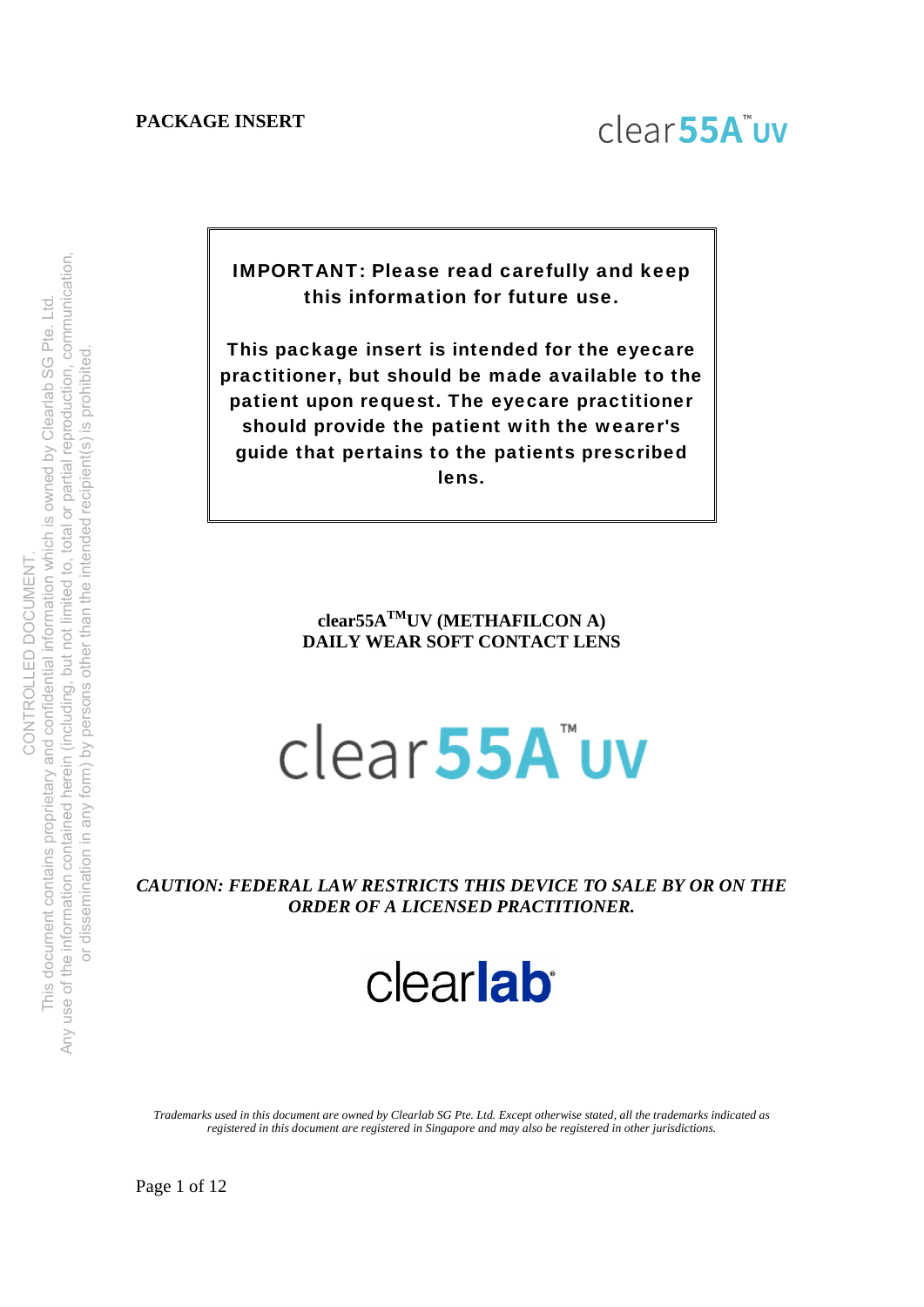# clear<sub>55A</sub>"uv

#### **IMPORTANT:**

Please read carefully and keep this information for future use. This package insert is intended for the eyecare practitioner, but should be made available to the patient upon requrest. The eyecare practitioner should provide the patient with the wearer's guide that pertains to the patients prescribed lens.

### **DESCRIPTION:**

The **clear55ATMUV (Methafilcon A) Soft (hydrophilic) Contact Lens** is available as a single vision lens. The lens material (methafilcon A) is a hydrophilic polymer of 2 hydroxyethyl methacrylate (HEMA) and methacrylic acid cross-linked with ethyleneglycol dimethacrylate (45.0%) and water (55.0%). The lens polymer contains an UV absorbing compound. The lenses are tinted using the color additive Reactive Blue #19.

The **clear55ATMUV (Methafilcon A) Soft (hydrophilic) Contact Lens** is a hemispherical shell which cover the cornea and a portion of the adjacent sclera with the following dimensions:

|  | <b>Chord Diameter</b> | : 14.0mm to $15.0$ mm |  |
|--|-----------------------|-----------------------|--|
|--|-----------------------|-----------------------|--|

- Center Thickness : 0.06mm to 0.40mm
- Base Curve : 8.40mm to 9.30mm
- Powers  $: -20.00$  Diopters to  $+20.00$ Diopters

The physical/optical properties of the lens as are:

- Refractive Index : 1.42
- Visible Light Transmittance : >90%
- UV Transmittance : UVB<5% and UVA<30%
- Surface Character : hydrophilic
- Water Content : 55%
- Specific Gravity : 1.06
- Oxygen Permeability (Dk)\* : 24.26 x  $10^{-11}$ (cm<sup>2</sup>/sec)(mlO<sub>2</sub>/ml x mm Hg) at 35°C \*[revised Fatt Method for determination of oxygen permeability]

#### **WARNING: UV-absorbing contact lenses are NOT substitutes for protective UVabsorbing eyewear such as UV-absorbing goggles or sunglasses. Persons should continue to use their protective UV-absorbing eyewear as directed.**

The following graph compares the UV transmittance curve of **clear55A**<sup>TM</sup>UV **(Methafilcon A) Soft (hydrophilic) Contact Lens** (-6.50 D) to that of human cornea of a 24 year old person as described in Lerman, S., Radiant Energy and the Eye, MacMillan, New York, 1980, p.58, fig 2-21, and that of the human crystalline lens from a 25 year old, as described in Waxier, M., Hitchins, V.M., Optical Radiation and Visual Health, CRC Press, Boca Raton, Florida, 1986,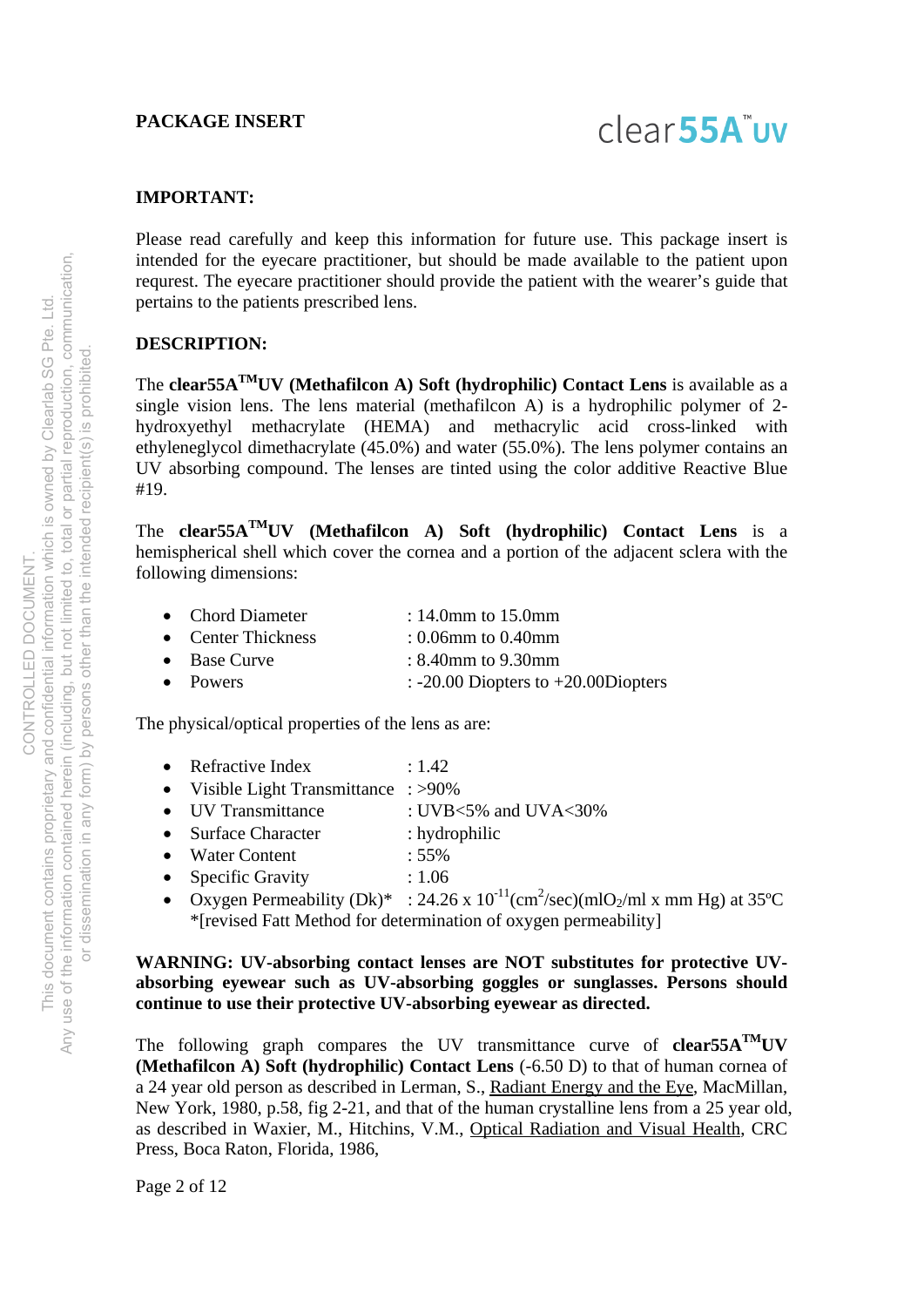

p.19, fig 5.

**Note: Long term exposure to UV radiation is one of the risk factors associated with cataracts. Exposure is based on a number of factors such as environmental conditions (altitude, geography, cloud cover) and personal factors (extent and nature of outdoor activities). UV-absorbing contact lenses help provide protection against harmful UV radiation. However, clinical studies have not been done to demonstrate that wearing UV-absorbing contact lenses reduces the risk of developing cataracts or other eye disorders. Consult your eye care practitioner for more information.** 

#### **CAUTION:**

Due to the small number of patients enrolled in clinical investigation of lens, all refractive powers, design configurations, or lens parameters available in the lens material are not evaluated in significant numbers. Consequently, when selecting an appropriate lens design and parameters, the eyecare practitioner should consider all characteristics of the lens that can affect lens performance and ocular health, including oxygen permeability, wettability, central and peripheral thickness, and optic zone diameter.

The potential impact of these factors on the patient's ocular health must be carefully weighed against the patient's need for refractive correction therefore, the continuing ocular health of the patient and lens performance on the eye should be carefully monitored by the prescribing eyecare practitioner.

#### **ACTIONS:**

In their hydrated state, the **clear55A**<sup>TM</sup>UV (Methafilcon A) Soft (hydrophilic) Contact Lens, when placed on the cornea, act as refracting media (except for plano lenses) to focus light rays on the retina when viewing reading material a the reading distance.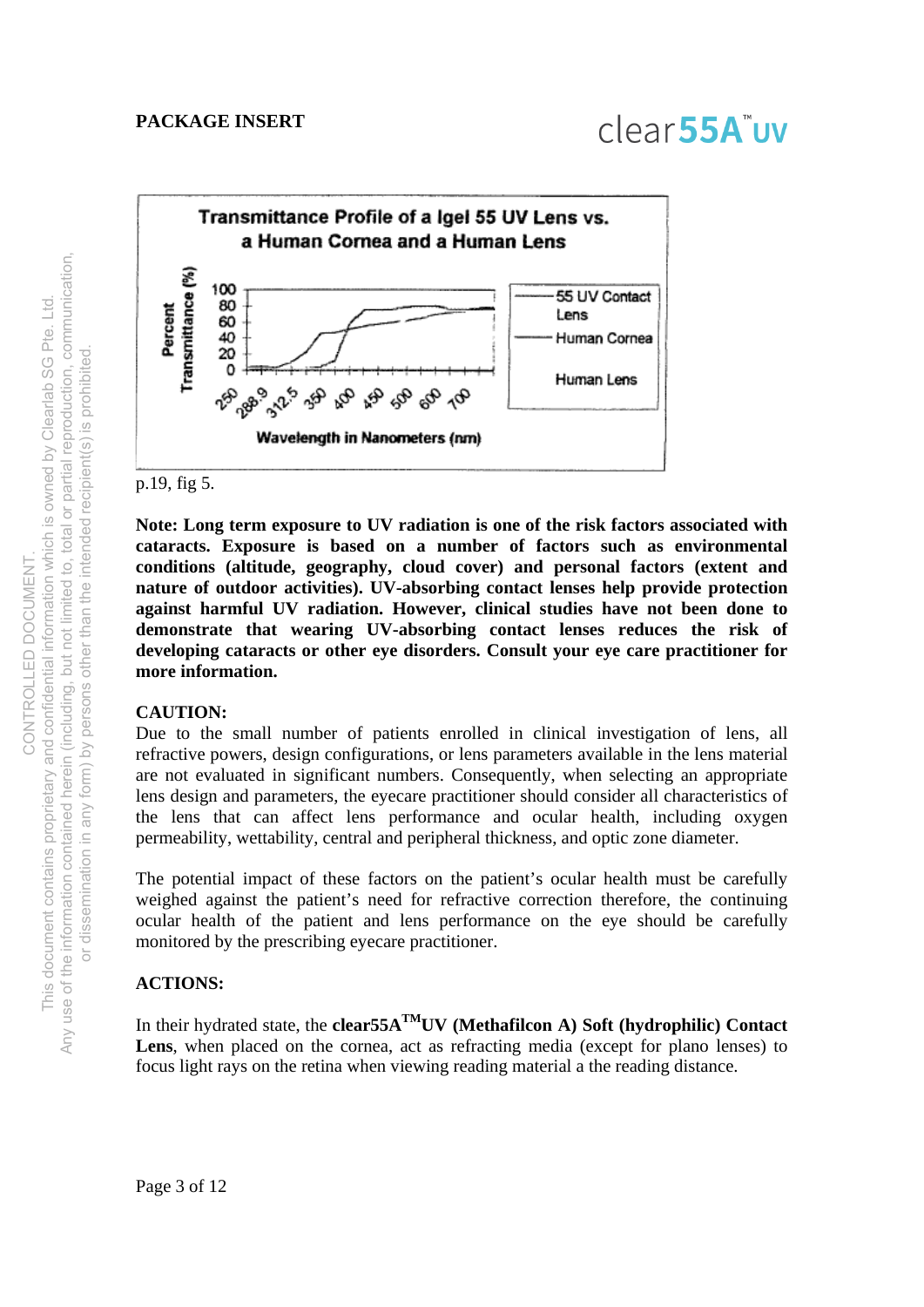

#### **INDICATIONS:**

The **clear55ATMUV (Methafilcon A) Soft (hydrophilic) Contact Lens** is indicated for daily wear for the correction (except for plano lenses) of refractive ametropia (myopia and hyperopia) in aphakic or not aphakic persons with non-diseased eyes that may exhibit refractive and/or corneal astigmatism up to 2.00 Diopters that does not interfere with visual acuity.

The lenses may be disinfected using chemical or hydrogen peroxide disinfecting systems. Eyecare practitioners may prescribe the lenses for daily wear and/or frequent replacement. When prescribed for a Frequent Replacement Program, the lenses may be disinfected using chemical or hydrogen peroxide disinfecting systems.

#### **CONTRAINDICATIONS (REASONS NOT TO USE):**

DO NOT USE the **clear55ATMUV (Methafilcon A) Soft (hydrophilic) Contact Lens** when any of the following conditions exist:

- Acute and subacute inflammation or infection of the anterior chamber of the eye.
- Any eye disease, injury, or abnormality that affects the cornea, conjunctiva, or eyelids.
- Insufficiency of lacrimal secretion (dry eyes).
- Corneal hypoesthesia (reduced corneal sensitivity).
- Any systemic disease that may affect the eye or be exaggerated by wearing contact lenses.
- Allergic reactions of ocular surfaces or adnexa that may be induced or exaggerated by wearing contact lenses or use of contact lens solutions.
- Allergy to any ingredient, such as mercury or Thimerosal in a solution which is to be used to care for the lens.
- Any active corneal infection (bacterial, fungal, or viral).
- If the eyes become red or irritated.

#### **WARNINGS:**

#### **Patients should be advised of the following warnings pertaining to contact lens wear:**

- PROBLEMS WITH THE CONTACT LENSES AND LENS CARE PRODUCTS COULD RESULT IN **SERIOUS INJURY** TO THE EYE. It is essential that patients follow their eyecare practitioner's direction and all labeling instructions for proper use of lenses and lens care products, including the lens case. EYE PROBLEMS, INCLUDING CORNEAL ULCERS CAN DEVELOP RAPIDLY AND LEAD TO **LOSS OF VISION**.
- Daily wear lenses are not indicated for overnight wear and patients should be instructed not to wear lenses while sleeping. Clinical studies have shown that the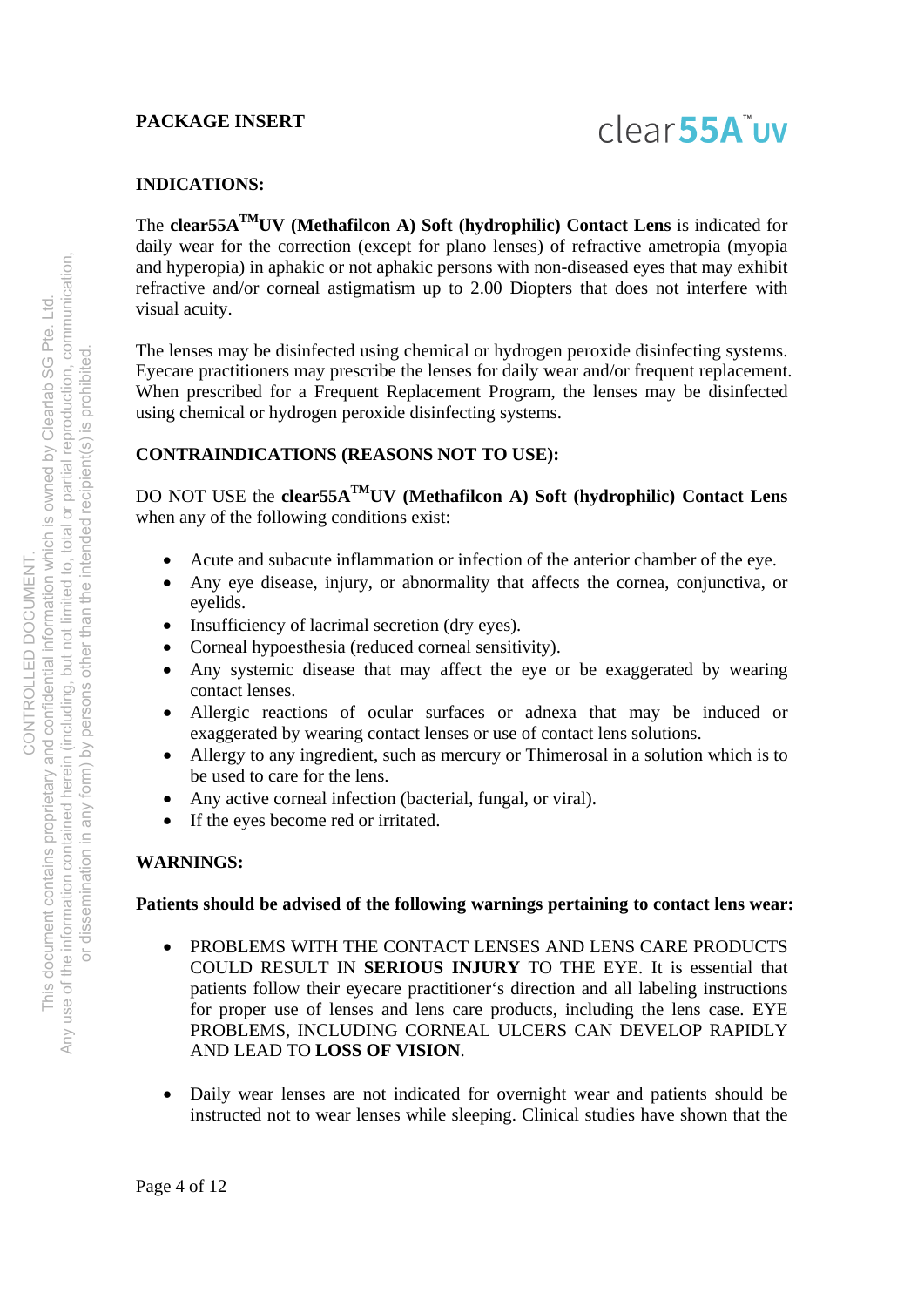risk of serious adverse reactions is increased when these lenses are worn overnight.

- Studies have shown that contact lens wearers who are smokers have a higher incidence of adverse reactions than non smokers.
- IF A PATIENT EXPERIENCES EYE DISCOMFORT, EXCESSIVE TEARING, VISION CHANGES, OR REDNESS OF THE EYE, THE PATIENT SHOULD BE INSTRUCTED TO **IMMEDIATELY REMOVE THE LENSES** AND PROMPTLY CONTACT HIS OR HER EYE CARE PRACTITIONER.

### **PRECAUTIONS:**

 Due to the small number of patients enrolled in clinical investigation of lenses, all refractive powers, design configurations, or lens parameters available in the lens material are not evaluated in significant numbers. Consequently, when selecting an appropriate lens design and parameters, the eyecare practitioner should consider all characteristics of the lens that can affect lens performance and ocular health, including oxygen permeability, wettability, central and peripheral thickness, and optic zone diameter.

The potential impact of these factors on the patient's ocular health should be carefully weighed against the patient's need for refractive correction; therefore, the prescribing eyecare practitioner should carefully monitor the continuing ocular health of the patient and lens performance of the eye.

- Patients who wear aspheric contact lenses to correct presbyopia may not achieve the best-corrected visual acuity for either far or near vision. Visual requirements vary with the individual and should be considered when selecting the most appropriate type of lens for each patient.
- Aphakic patients should not be fitted with **clear55ATMUV (Methafilcon A) Soft (hydrophilic) Contact Lens** until the determination is made that the eye has healed completely.
- Fluorescein, a yellow dye, should not be used while the lenses are on the eyes.- The lenses absorb this dye and become discolored. Whenever fluorescein is used in eyes, the eyes should be flushed with a sterile saline solution that is recommended for in-eye use; and the patient should wait at least 1 hour before replacing the lenses.
- Before leaving the eyecare practitioner's office, the patient should be able to promptly remove lenses or should have someone else available who can remove the lenses for him or her.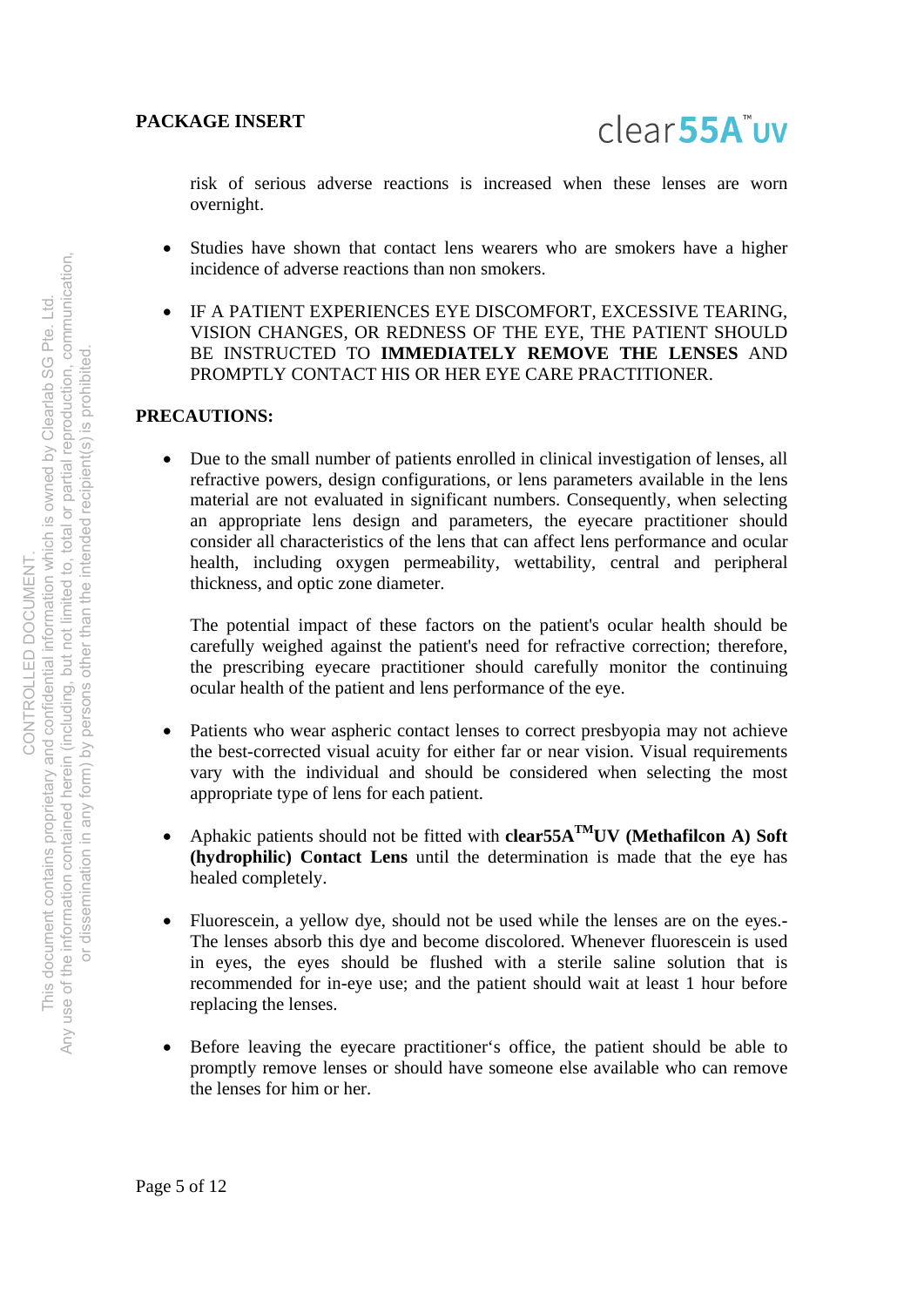Eyecare practitioner should carefully instruct patients about the following care regimen and safety precautions:

- Different solutions cannot always be used together, and not all solutions are safe for use with all lenses. Use only recommended solutions.
- Never use solutions recommended for conventional hard contact lenses only.
- Always use fresh unexpired lens care solutions.
- Always follow directions in the package inserts for the use of contact lens solutions.
- Sterile unpreserved solutions, when used, should be discarded after the time specified in the labeling directions.
- Do not use saliva or anything other than the recommended solutions for lubricating or wetting lenses.
- Always keep the lenses completely immersed in the recommended storage solution when the lenses are not being worn (stored). Prolonged periods of drying may damage the lenses. Follow the lens care directions for CARE FOR A DRIED OUT (DEHYDRATED) LENS if lens surface does become dried out.
- If the lens sticks (stops moving) on the eye, follow the recommended directions on CARE FOR A STICKING LENS. The lens should move freely on the eye for the continued health of the eye. If non-movement of the lens continues, the patient should be instructed to immediately consult his or her eyecare practitioner.
- Always wash and rinse hands before handling lenses. Do not get cosmetics, lotions, soaps, creams, deodorant, or sprays in the eyes or on the lenses. It is best to put on lenses before putting on makeup. Water-base cosmetics are less likely to damage lenses than oil-base products.
- Do not touch contact lenses with the fingers or hands if the hands are not free of foreign materials, as microscopic scratches of the lenses may occurs causing distorted vision and/ or injury to the eye.
- Carefully follow the handling, insertion, removal, cleaning, disinfecting, storing and wearing instructions in the Patient Instruction/ Wearer's Guide for the **clear55ATMUV (Methafilcon A) Soft (hydrophilic) Contact Lens** and those prescribed by the eyecare practitioner.
- Use only a chemical (not heat) lens care system. Use of a heat (thermal) care system can discolor the lenses.
- Never wear lenses beyond the period recommended by the eyecare practitioner.
- If aerosol products such as hair spray are used while wearing lenses, exercise caution and keep eyes closed until the spray has settled.
- Always handle lenses gently and avoid dropping them on hard surfaces.
- Avoid all harmful or irritating vapors and fumes while wearing lenses.
- Ask the eyecare practitioner about wearing lenses during water activities and other sports.
- Inform the doctor (health care practitioner) about being a contact lens wearer.
- Never use tweezers or other tools to remove lenses from the lens container unless specifically indicated for that use. Pour the lens into the hand.
- Do not touch the lens with fingernails.
- Always contact the eyecare practitioner before using any medicine in the eyes.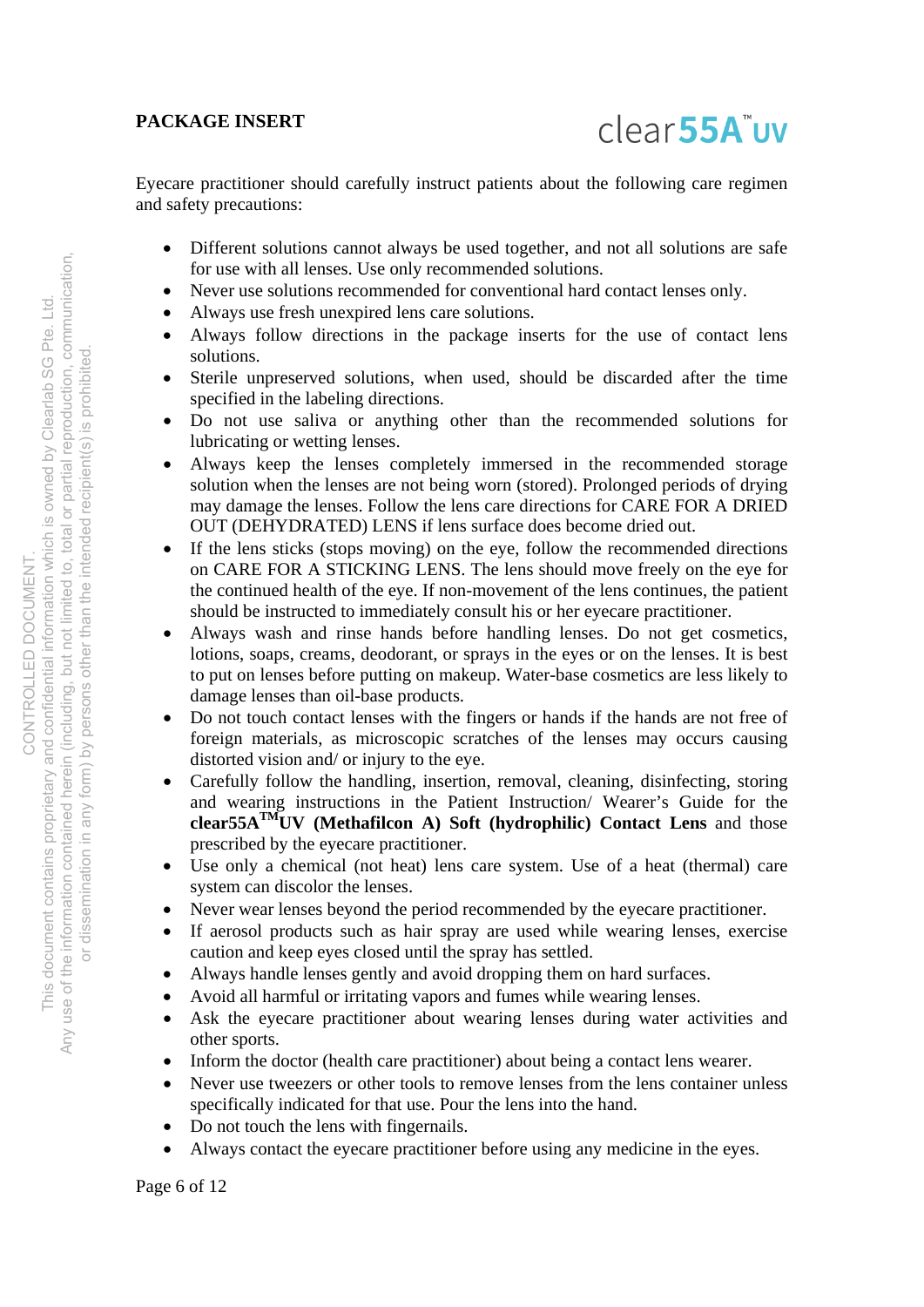

- Always inform the employer of being a contact lens wearer. Some jobs may require use of eye protection equipment or may require that the patient not wear contact lenses.
- As with any contact lens, follow-up visits are necessary to assure the continuing health of the patient's eyes. The patient should be instructed as to a recommended follow-up schedule.
- The **clear55ATMUV (Methafilcon A) Soft (hydrophilic) Contact Lens**, when prescribed in a Frequent Replacement Program, is intended to be disposed of at the end of the prescribed period (1 week, 2 weeks, or 1 month). Therefore, it is important to always have available a pair of replacement lenses.

#### **ADVERSE REACTIONS:**

The patient should be informed that the following problems may occur:

- Eye pain
- Eyes sting, burn, itch (irritation)
- Comfort is less than when lens was first placed on eye
- Abnormal feeling of something in the eye (foreign body, scratched area)
- Excessive watering (tearing) of the eyes
- Unusual eye secretions
- Redness of the eyes
- Reduced sharpness of vision (poor visual acuity)
- Blurred vision, rainbows, or halos around objects
- Sensitivity to light (photophobia)
- Dry eyes

If the patient notices any of the above, he or she should be instructed to:

- **IMMEDIATELY REMOVE LENS**.
- If the discomfort or problem stops, then look closely at the lens.
- If the lens is in any way damaged, **DO NOT PUT THE LENS BACK ON THE EYE**. Place the lens in the storage case and contact the eyecare practitioner. If the lens has dirt, an eyelash, or other foreign body on it, or the problem stops and the lens appears undamaged, the patient should thoroughly clean, rinse, and disinfect the lenses; then reinsert them. After reinsertion, if the problem continues, the patient should **IMMEDIATELY REMOVE THE LENSES AND CONSULT THE EYECARE PRACTITIONER.**

When any of the above problems occur, a serious condition such as infection, corneal ulcer, neovascularization, or iritis may be present. The patient should be instructed to **KEEP LENS OFF THE EYE AND SEEK IMMEDIATE PROFESSIONAL IDENTIFICATION** of the problem and prompt treatment to avoid serious eye damage.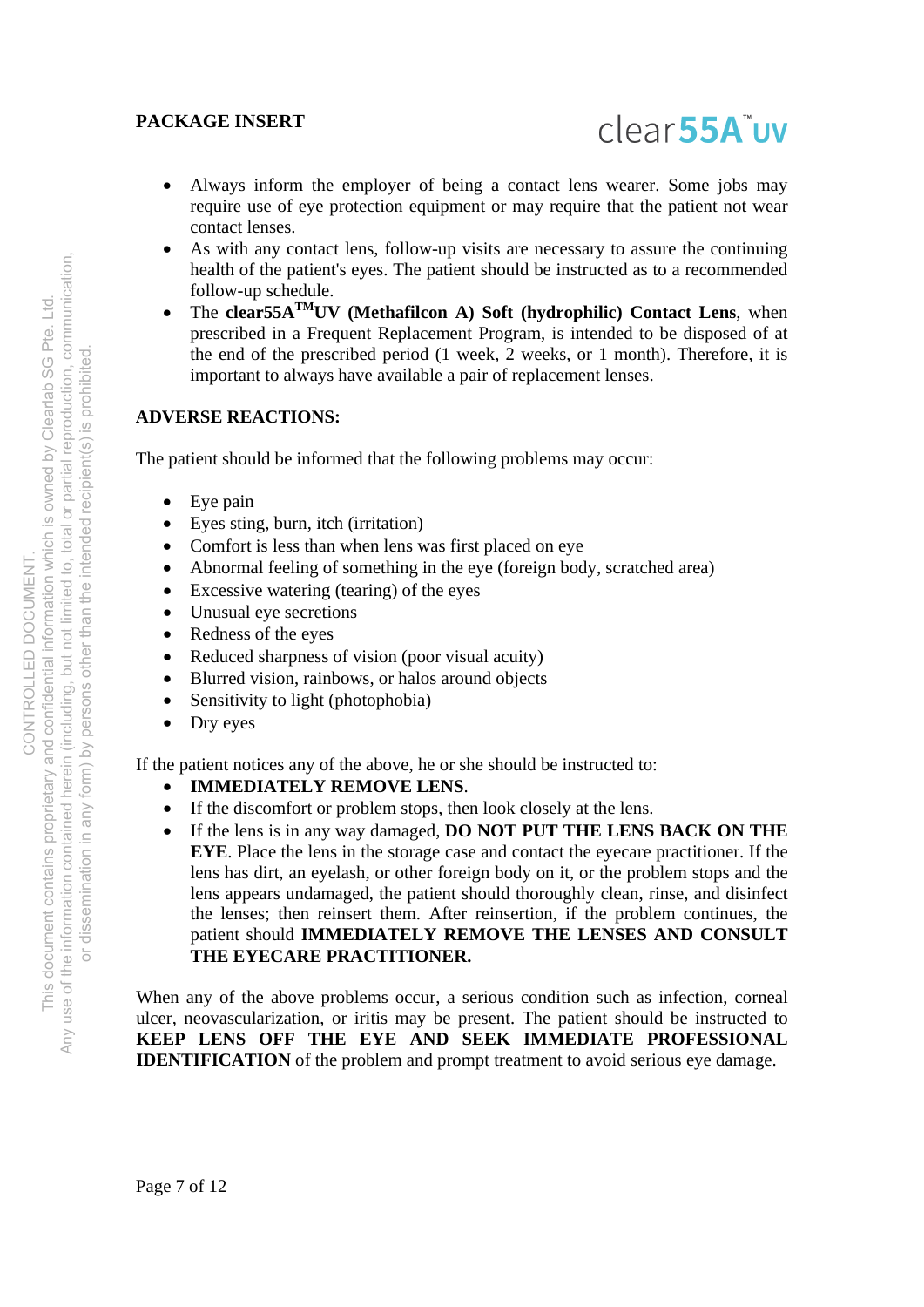# clear<sub>55A</sub>"uv

#### **FITTING:**

Conventional methods of fitting contact lenses apply to the **clear55ATMUV (Methafilcon A) Soft (hydrophilic) Contact Lens.** For a detailed description of the fitting techniques, refer to the **clear55ATMUV (Methafilcon A) Soft (hydrophilic) Contact Lens** Professional Fitting Guide, copies of which are available from:

**Clearlab SG Pte. Ltd.** 

 139 Joo Seng Road, Singapore 368362 Tel: +65 6749 1090 Fax: +65 6282 3953 Email: Regulatory@clearlab.com Website: www.clearlab.com

#### **WEARING SCHEDULE:**

**THE EYECARE PRACTITIONER SHOULD DETERMINE THE WEARING AND REPLACEMENT SCHEDULES**. Patients tend to over wear the lenses initially. The eyecare practitioner should emphasize the importance of adhering to the initial maximum wearing schedule. Regular checkups, as determined by the eyecare practitioner, are also extremely important.

The **clear55ATMUV (Methafilcon A) Soft (hydrophilic) Contact Lens** is indicated for daily wear. **STUDIES HAVE NOT BEEN COMPLETED TO SHOW THAT THE CLEAR55ATMUV (METHAFILCON A) SOFT (HYDROPHILIC) CONTACT LENS IS SAFE TO WEAR DURING SLEEP. THE MAXIMUM SUGGESTED WEARING TIME FOR THE LENSES IS**:

| Day          | Hours            |  |
|--------------|------------------|--|
|              |                  |  |
| 2            | 5                |  |
| 3            | 6                |  |
|              |                  |  |
| 5            | 8                |  |
| 6            | 9                |  |
|              | 10               |  |
| 8            | 11               |  |
|              | 12               |  |
| 10 and after | All waking hours |  |

#### **LENS CARE DIRECTIONS:**

Eyecare practitioner should review with the patient lens care directions, including both basic lens care information and specific instructions on the lens care regimen recommended for the patient: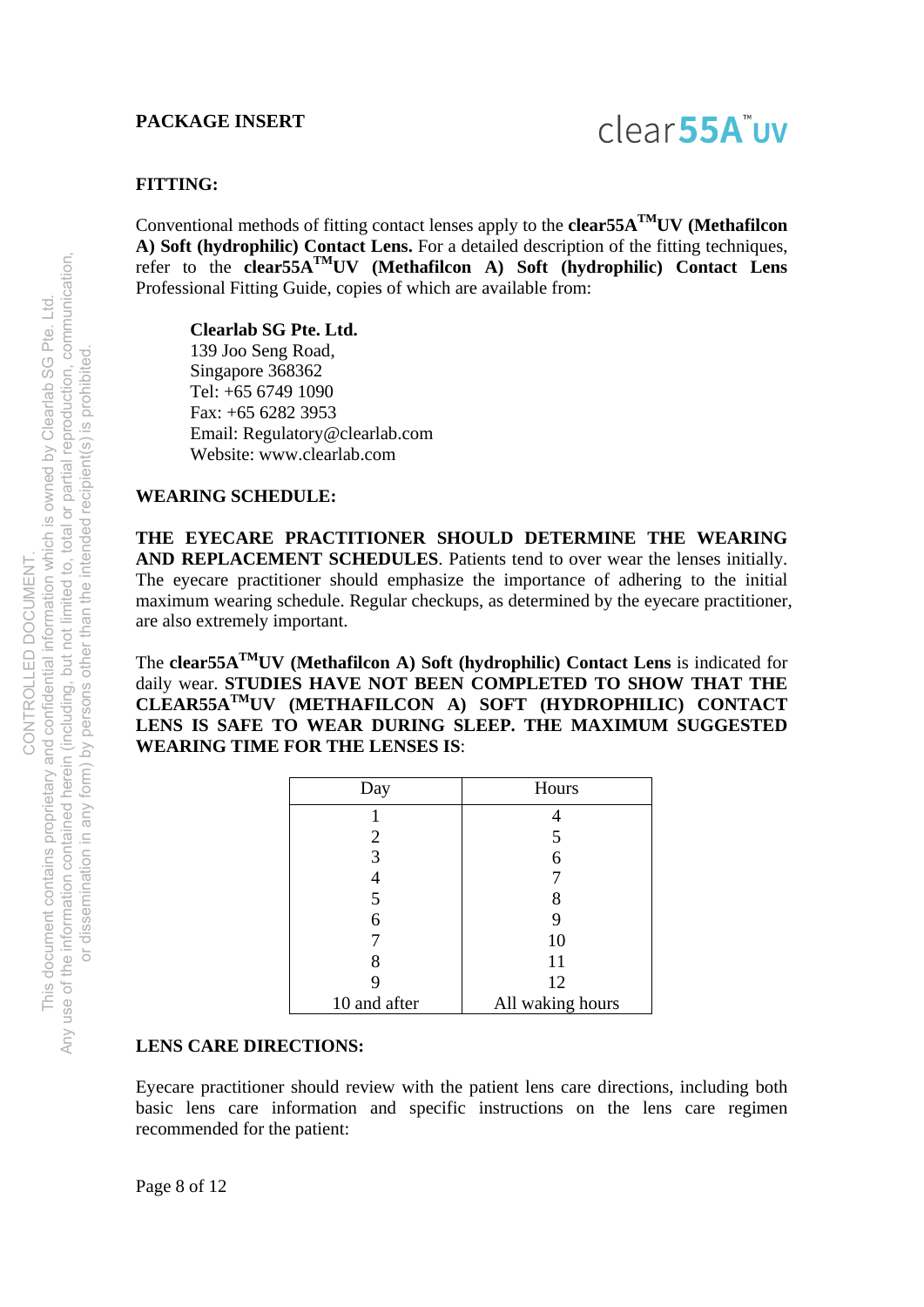

#### **General Lens Care:** First Clean and Rinse, Then Disinfect Lenses

#### **Basic Instructions:**

- Always wash, rinse, and dry hands before handling contact lenses.
- Always use **FRESH, UNEXPIRED** lens care solutions. Never re-use solution.
- Use the recommended system of lens care, either chemical (not heat), or oxidation (hydrogen peroxide) and carefully follow instructions on solution labeling.
- Different solutions cannot always be used together, and not all solutions are safe for use with all lenses. **DO NOT ALTERNATE OR MIX LENS CARE SYSTEMS UNLESS INDICATED ON SOLUTION LABELING**.
- Do not use saliva or anything other than the recommended solutions for lubricating or rewetting lenses. Do not put lenses in the mouth.
- Lenses should be **cleaned, rinsed, and disinfected** each time they are removed. **Cleaning and rinsing** are necessary to remove mucus and film from the lens surface. **Disinfecting** is necessary to destroy harmful germs.
- Always remove, **clean, rinse, and disinfect** lenses according to the schedule prescribed by the eyecare practitioner. The use of an enzyme or any cleaning solution does not substitute for disinfecting.
- The eyecare practitioner should recommend a care system that is appropriate for the **clear55ATMUV (Methafilcon A) Soft (hydrophilic) Contact Lens**. Each lens care product contains specific directions for use and important safety information, which should be read and carefully followed.

**Note**: Some solutions may have more than one function, which will be indicated on the label. Read the label on the solution bottle, and follow instructions.

#### **Chemical Disinfecting Method:**

- **Clean** one lens first (always the same lens first to avoid mix-ups), rinse the lens thoroughly with recommended saline or disinfecting solution to remove the cleaning solution, mucus, and film from the lens surface, and put that lens into the correct chamber of the lens storage case. Then repeat the procedure for the second lens.
- After cleaning, **disinfect** lenses using the system recommended by the manufacturer and/ or the eyecare practitioner.
- To store lenses, disinfect and leave them in the closed/ unopened case until ready to wear. Lenses stored longer than 12 hours may require cleaning, rinsing and disinfecting again before use. The patient should consult the Package Insert or the eyecare practitioner for information on storage of lenses.
- After removing the lenses from the lens case, empty and rinse the lens storage case with solution as recommended by the lens case manufacturer; then allow the lens case to air dry. When the case is used again, refill it with fresh disinfecting/ storage solution. Replace lens case at regular intervals.
- **DO NOT HEAT THE DISINFECTING SOLUTION AND LENSES**.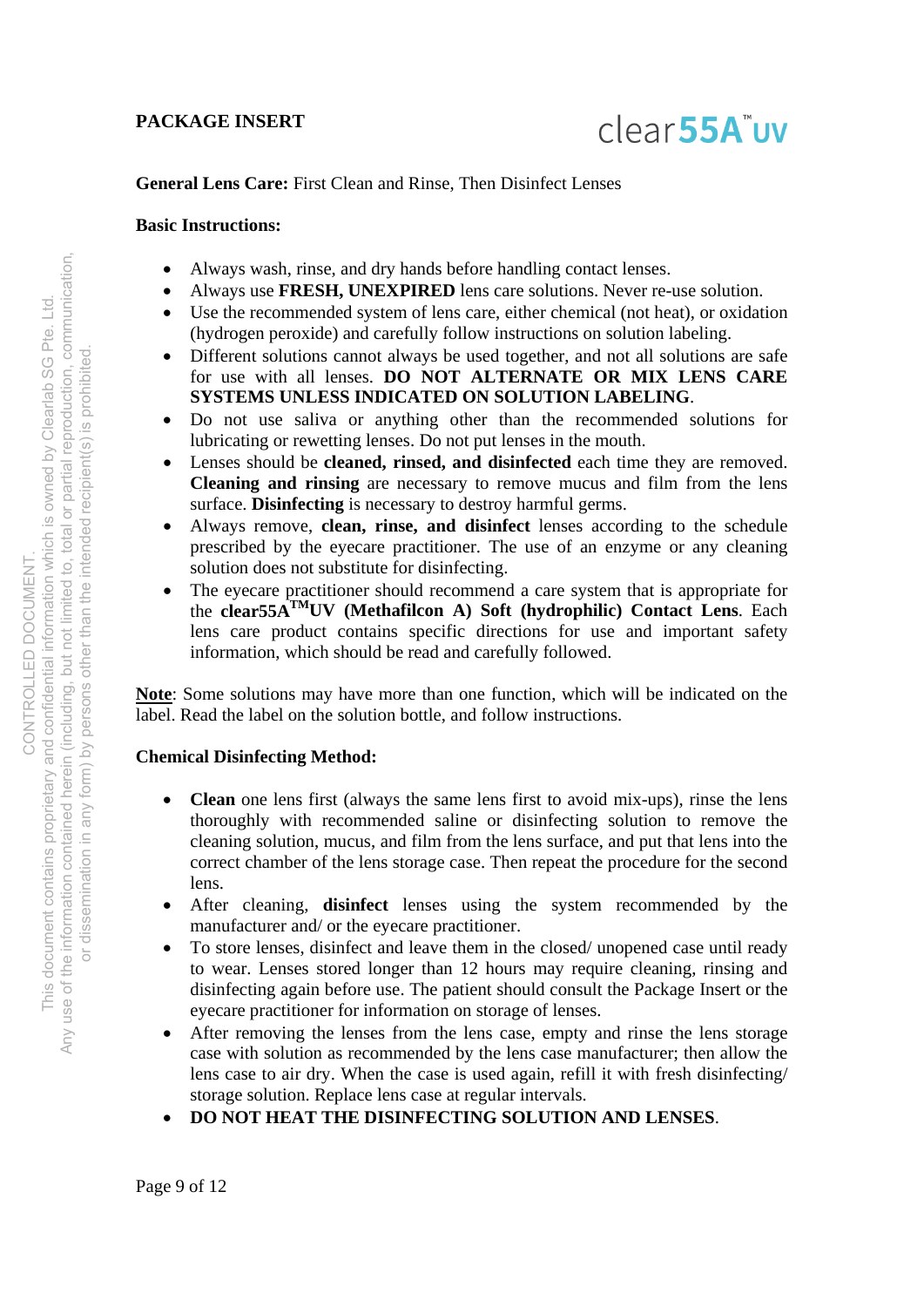# **Hydrogen Peroxide Disinfecting Method:**

- **Clean** one lens first (always the same lens first to avoid mix-ups), rinse the lens thoroughly with recommended saline or neutralizing solution to remove the cleaning solution, mucus, and film from the lens surface, and put that lens into the correct chamber of the lens storage case. Then repeat the procedure for the second lens.
- After cleaning, **disinfect** lenses using the system recommended by the manufacturer and/or the eyecare practitioner.
- When using hydrogen peroxide lens care systems, lenses must be neutralized before wearing. Follow the recommendations on the hydrogen peroxide system labeling.
- Thoroughly rinse lenses with fresh saline or neutralizing solution before inserting and wearing, or follow the instructions on the hydrogen peroxide system labeling.
- **DO NOT HEAT THE HYDROGEN PEROXIDE SOLUTION AND LENSES.**
- Leave the lenses in the unopened storage case until ready to put on the eyes.

**Caution**: Lenses that are chemically disinfected may absorb ingredients from the disinfecting solution which may be irritating to the eyes. A thorough rinse in fresh sterile saline solution prior to placement on the eye should reduce the potential for irritation.

# **Lens Deposits and Use of Enzymatic Cleaning Procedure:**

The eyecare practitioner may recommend enzyme cleaning. Enzyme cleaning removes protein deposits on the lens. These deposits cannot be removed with regular cleaners. Removing protein deposits is important for the well-being of the patient's lenses and eyes. If these deposits are not removed, they can damage the lenses and cause irritation.

Enzyme cleaning does NOT replace routine cleaning and disinfecting. For enzyme cleaning, the patient should carefully follow the instructions in the enzymatic cleaning labeling.

# **Lens Case Cleaning and Maintenance:**

Contact lens cases can be a source of bacteria growth. Lens cases should be emptied, cleaned, rinsed with solutions recommended by the lens case manufacturer, and allowed to air dry. Lens cases should be replaced at regular intervals as recommended by the lens case manufacturer or the eyecare practitioner.

# **Care for a Dried Put (Dehydrated) Dry Lens:**

If the **clear55ATMUV (Methafilcon A) Soft (hydrophilic) Contact Lens** is off the eye and exposed to air for twenty minutes or longer, they will become dry and brittle. To rewet: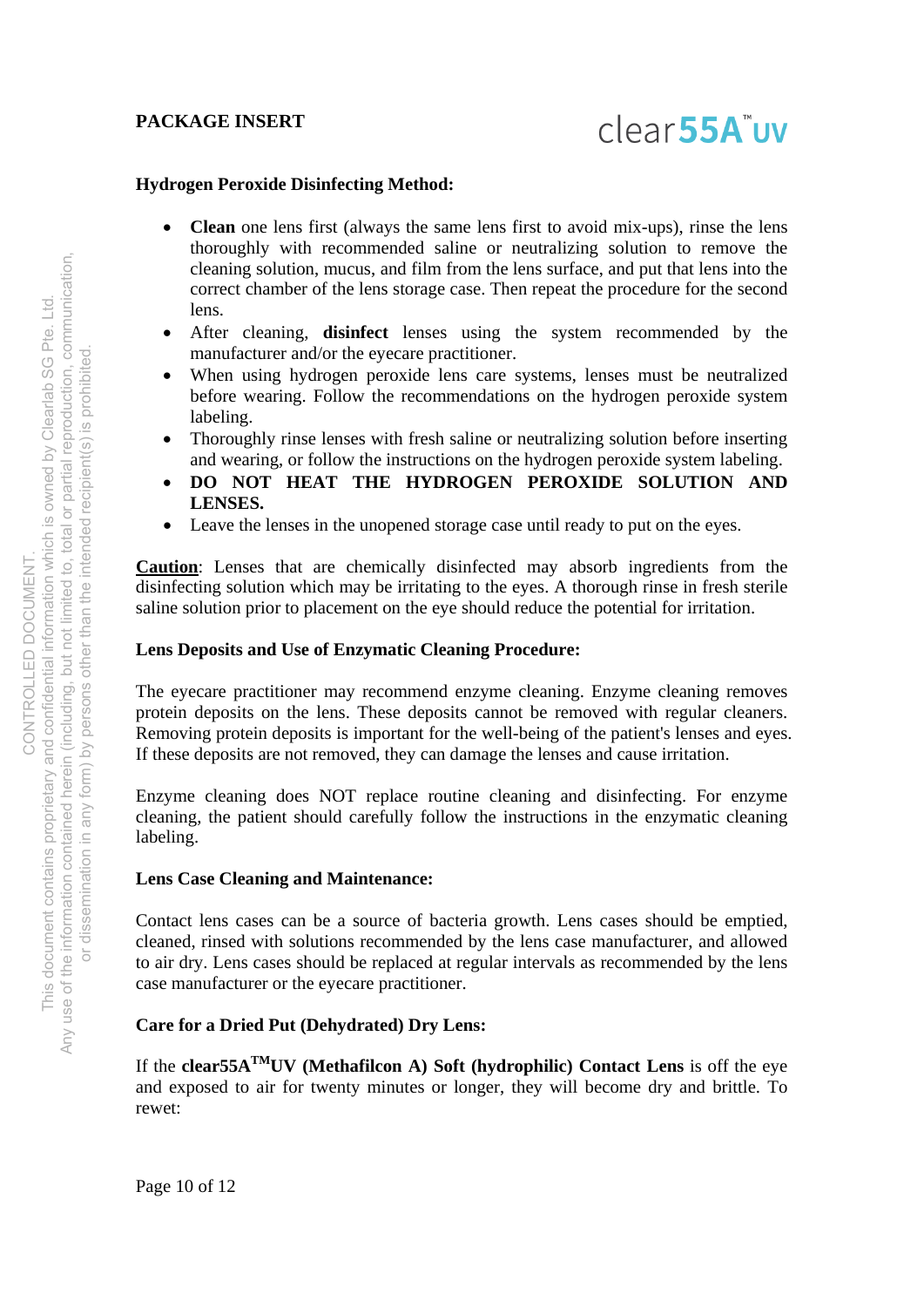

- Place the lens in its storage case and soak the lens in recommended rinsing and storage solution for at least one hour or until the lens again feels soft and pliable.
- Clean, rinse and disinfect the rewetted lens using the lens care system recommended by the eyecare practitioner.
- If after soaking, the lens does not become soft or the surface remains dry, **DO NOT PLACE THE LENS IN THE EYE**. Contact the eyecare practitioner.

#### **Care for a Sticking Lens:**

If the lens sticks (stops moving), the patient should be instructed to apply 1 to 2 drops of the recommended lubricating or rewetting solution directly to the eye and wait until the lens begins to move freely on the eye before removing it. If non-movement of the lens continues after 5 minutes, the patient should **IMMEDIATELY** consult the eyecare practitioner.

#### **In Office Care Regimen For Trial Lenses:**

Eyecare practitioner should educate contact lens technicians concerning proper care of trial lenses.

Each contact lens is shipped sterile in a blister pack with sterile saline solution. Hands should be thoroughly washed, rinsed and dried with a lint free towel prior to handling a lens. In order to insure sterility, the blister pack should not be opened until immediately prior to use. Lenses surface should be cleaned and disinfected prior to re-using in a diagnostic procedure or before dispensing to a patient.

Follow the disinfection procedures described above for proper disinfection of office trial lenses.

#### **Frequent Replacement Program:**

For complete information concerning the Frequent Replacement Program, please refer to the Professional Fitting Guide for the **clear55ATMUV (Methafilcon A) Soft (hydrophilic) Contact Lens.** 

#### **EMERGENCIES:**

The patient should be informed that if chemicals of any kind (household products, gardening solutions, laboratory chemicals, etc.) are splashed into the eyes, the patients should:

**FLUSH EYES IMMEDIATELY WITH TAP WATER AND THEN REMOVE LENSES PROMPTLY. CONTACT THE EYECARE PRACTITIONER OR VISIT A HOSPITAL EMERGENCY ROOM WITHOUT DELAY**.